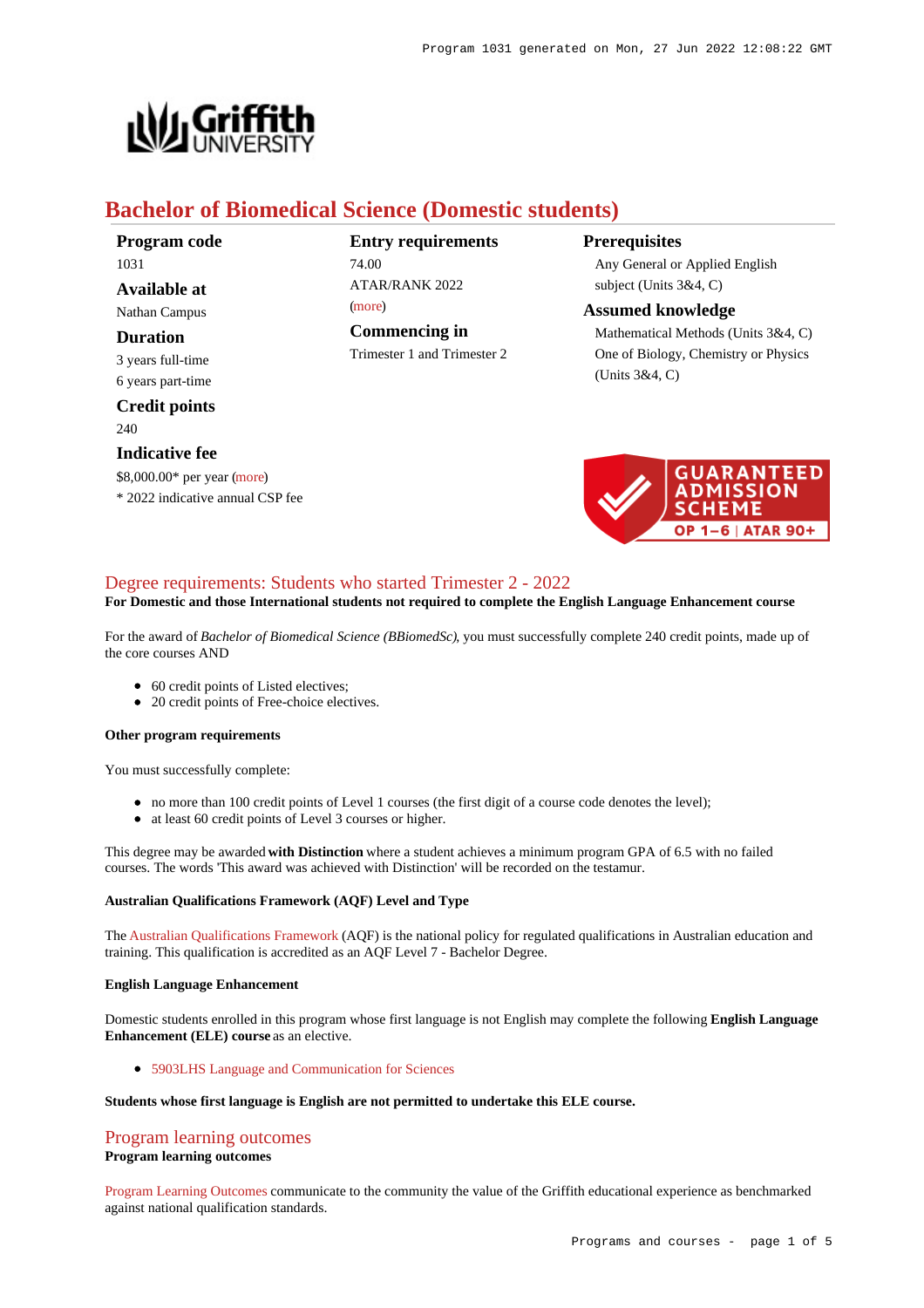[Program Learning Outcomes for this award](https://www.griffith.edu.au/__data/assets/pdf_file/0012/301170/BBiomedical-Science-SCG-PLO-L7.pdf) describe the knowledge, skills and the application of knowledge and skills you will acquire through studying the Griffith program of your choice.

### [Course list: Students starting Trimester 2 - 2022](https://www148.griffith.edu.au/programs-courses/Program/1031/Courses/Domestic#course-list-content)

**Course offering information in program structures is a guide only. Please check the actual offering information in the Course Catalogue.**

**Note: Students must check the prerequisite and incompatible requirements before selecting any course within this program.**

#### **Year 1**

Students who wish to complete the degree in 6 trimesters (3 years) are recommended to follow the sequence of courses as listed below:

| <b>Trimester</b> | Course code | Requirement                | Course title                            | <b>CP</b> |
|------------------|-------------|----------------------------|-----------------------------------------|-----------|
| Tri 2            | 1014NSC     | Core to Program            | <b>Fundamentals of Biochemistry</b>     | 10        |
| Tri 2            | 1022SCG     | Core to Program            | Chemistry 1B                            | 10        |
| Tri 2            | 1042SCG     | Core to Program            | Genetics and Evolutionary Biology       | 10        |
| Tri 2,3          | 1014SCG     | Core to Program            | <b>Statistics</b>                       | 10        |
| Tri 1,2 or 3     | 5903LHS     | <b>English Enhancement</b> | Language and Communication for Sciences | 10        |
|                  |             |                            | <b>OR</b>                               |           |
| Tri 1,2 or 3     |             | Free-choice Elective       | Free-choice elective                    | 10        |
| Tri 1            | 1001NSC     | Core to Program            | Human Biology: from Cells to Systems    | 10        |
| Tri 1,3          | 1041SCG     | Core to Program            | <b>Biological Systems</b>               | 10        |
| Tri 1            | 1021SCG     | Core to Program            | Chemistry 1A                            | 10        |

### **Year 2**

You must complete the following courses:

| <b>Trimester</b> | Course code | Requirement     | Course title                    | $\bf CP$ |
|------------------|-------------|-----------------|---------------------------------|----------|
| Tri 2            | 2013NSC     | Core to Program | <b>Biotechniques Laboratory</b> | 10       |
| Tri 2            | 2002NSC     | Core to Program | Human Physiology                | 10       |
| Tri 2            | 2012NSC     | Core to Program | Molecular Biology               | 10       |
| Tri 2            |             |                 | Listed elective                 | 10       |
| Tri 1            | 2008NSC     | Core to Program | General Microbiology            | 10       |
| Tri 1            | 2003NSC     | Core to Program | Metabolism                      | 10       |
| Tri 1            | 2007NSC     | Core to Program | Human Anatomy                   | 10       |
| Tri 1,2 or 3     |             |                 | Free-choice elective            | 10       |

#### **Year 3**

You must complete the following courses:

| <b>Trimester</b> | Course code | Requirement     | Course title                           | $\bf CP$ |
|------------------|-------------|-----------------|----------------------------------------|----------|
| Tri 2            | 3002NSC     | Core to Program | <b>Biomedical Sciences Capstone</b>    | 10       |
|                  |             |                 | <b>OR</b>                              |          |
| Tri 1,2 or 3     | 3911ESC     | Core to Program | Work Integrated Learning Special Topic | 10       |
| Tri 2            |             |                 | Listed electives                       | 30       |
| Tri 1            |             |                 | Listed electives                       | 20       |
| Tri 1            | 3003NSC     | Core to Program | Neuroscience                           | 10       |
| Tri 1            | 3009NSC     | Core to Program | <b>Biomedical Sciences Laboratory</b>  | 10       |

### Electives (2 available)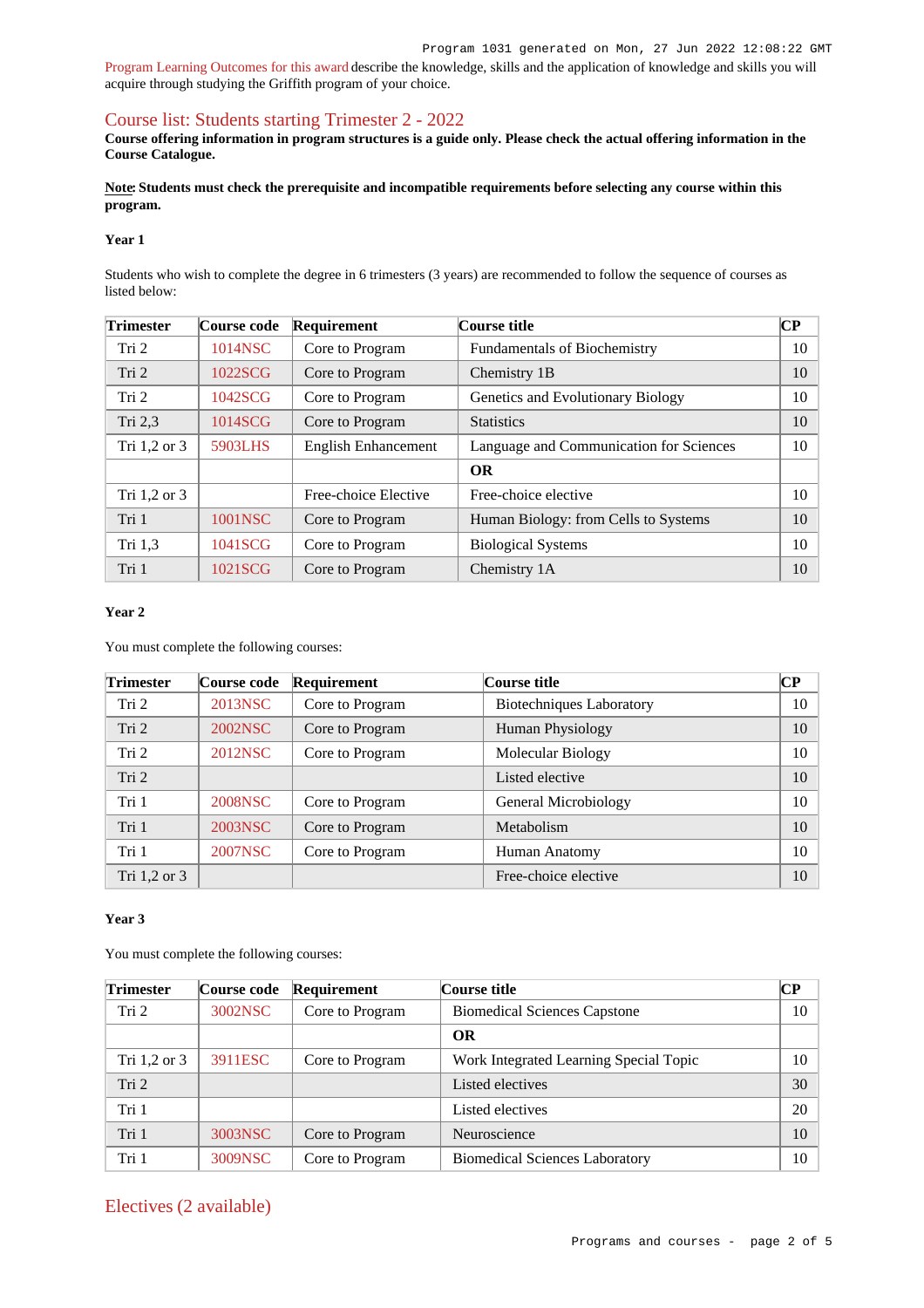## Listed Electives

**Recommended listed elective courses with a focus on Human Anatomy and Physiology**

| <b>Trimester</b> |         | Course code Requirement | Course title               | $\sim$ D |  |
|------------------|---------|-------------------------|----------------------------|----------|--|
| Tri 2            | 3014NSC | Listed Elective         | <b>Advanced Physiology</b> |          |  |

#### **Recommended listed elective courses with a focus on Cellular and Molecular Biology**

| <b>Trimester</b> |         | Course code Requirement | Course title                  | CР |
|------------------|---------|-------------------------|-------------------------------|----|
| Tri 1            | 3030NSC | Listed Elective         | <b>Applied Bioinformatics</b> |    |
| Tri 1.2          | 3001NSC | Listed Elective         | Molecular Cell Biology        |    |

### **Recommended listed elective courses with a focus on Microbiology and Immunology**

| <b>Trimester</b> | Course code | Requirement     | Course title                         | CР |
|------------------|-------------|-----------------|--------------------------------------|----|
| Tri 1            | 3007NSC     | Listed Elective | Immunology                           | 10 |
| Tri <sub>2</sub> | 3012NSC     | Listed Elective | Infectious Disease                   | 10 |
| Tri <sub>2</sub> | 2010NSC     | Listed Elective | Applied Microbiology                 | 10 |
| Tri <sub>2</sub> | 3018NSC     | Listed Elective | Microbiology Laboratory              | 10 |
| Tri 2            | 3020NSC     | Listed Elective | Techniques in Molecular Microbiology | 10 |

### **Additional listed electives**

| <b>Trimester</b> | Course code | Requirement            | Course title                           | CР |
|------------------|-------------|------------------------|----------------------------------------|----|
| Tri 2            | 3002MSC     | <b>Listed Elective</b> | Pharmacology                           | 10 |
| Tri 1            | 3030NSC     | Listed Elective        | <b>Applied Bioinformatics</b>          | 10 |
| Tri $2,3$        | 1205MED     | <b>Listed Elective</b> | Health Challenges for the 21st Century | 10 |
| Tri $1,2$        | 3121MED     | Listed Elective        | First Peoples Health and Practice      | 10 |
| Tri $1,2$ or $3$ | 3922ESC     | Listed Elective        | Research Special Topic                 | 10 |

# Free-choice electives

If you require guidance please liaise with your Program Director.

### **Nutrition and Dietetics recommended Free-choice electives:**

| <b>Trimester</b> |         | Course code Requirement | Course title                               | CР |
|------------------|---------|-------------------------|--------------------------------------------|----|
| Tri 1,3          | 2210AHS | Free-choice Elective    | <b>Nutrition</b>                           | 10 |
| Tri 1,3          | 2220MED | Free-choice Elective    | Epidemiology                               | 10 |
| Tri 1.3          | 2805NRS | Free-choice Elective    | Legal and Ethical Principles in Healthcare | 10 |
| Tri 1,3          | 3003MSC | Free-choice Elective    | Research Project (Trimester 3: Online)     | 10 |

#### **Pharmacy recommended Free-choice electives:**

| <b>Trimester</b> | Course code | Requirement          | Course title                           | <b>CP</b> |
|------------------|-------------|----------------------|----------------------------------------|-----------|
| Tri 1            | 2103NSC     | Free-choice Elective | Organic Chemistry (NA)                 | 10        |
|                  |             |                      | courseLineOperator                     |           |
| Tri 1            | 2014MSC     | Free-choice Elective | Organic Chemistry (Gold Coast)         | $10-10$   |
| Tri 1,3          | 3003MSC     | Free-choice Elective | Research Project (Trimester 3: Online) | 10        |
| Tri $1,2$        | 6001HLS     | Free-choice Elective | <b>Dissertation Preparation</b>        | 10        |

**Public Health recommended Free-choice electives:**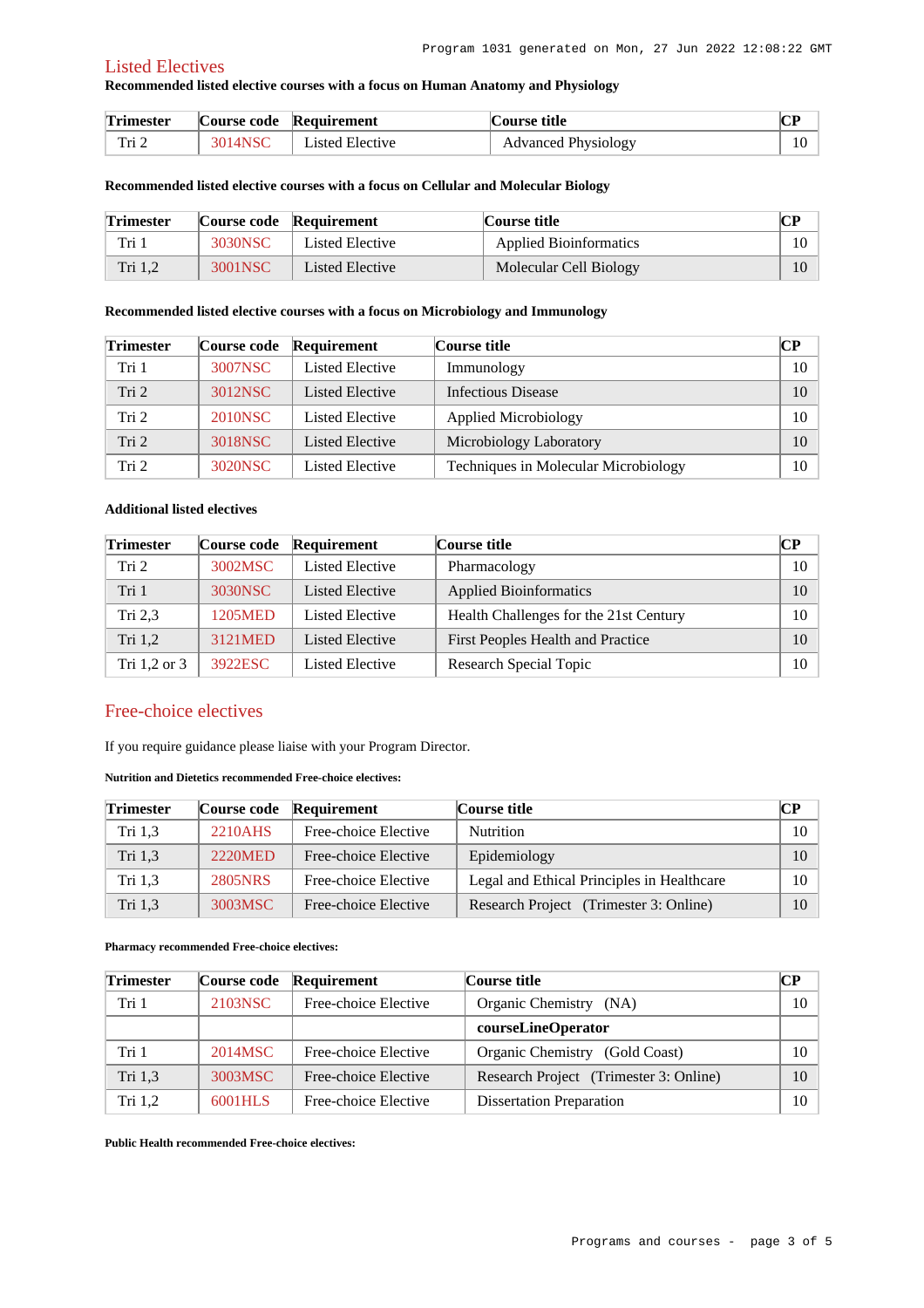| <b>Trimester</b> | Course code    | Requirement             | Course title                                      | <b>CP</b> |
|------------------|----------------|-------------------------|---------------------------------------------------|-----------|
| Tri $1,3$        | <b>2220MED</b> | Free-choice<br>Elective | Epidemiology                                      | 10        |
| Tri 1            | <b>2209MED</b> | Free-choice<br>Elective | Priorities and Interventions in Public Health     | 10        |
| Tri <sub>2</sub> | 2214MED        | Free-choice<br>Elective | <b>Public Health Research Methods</b>             | 10        |
| Tri <sub>2</sub> | 2218MED        | Free-choice<br>Elective | Needs Assessment, Program Planning and Evaluation | 10        |
| Tri 1,3          | 3110MED        | Free-choice<br>Elective | Climate Change and Public Health                  | 10        |

### **Rehabilitation Counselling recommended Free-choice electives:**

| <b>Trimester</b> |         | Course code Requirement | Course title                 | $\mathbf{C}\mathbf{P}$ |
|------------------|---------|-------------------------|------------------------------|------------------------|
| Tri 1.3          | 1001PSY | Free-choice Elective    | Introduction to Psychology 1 |                        |
| Tri 2.3          | 1002PSY | Free-choice Elective    | Introduction to Psychology 2 | 10                     |

**Speech Pathology recommended Free-choice electives:**

| Trimester | Course code | Requirement          | Course title                    | CР |
|-----------|-------------|----------------------|---------------------------------|----|
| Tri 1.3   | 1001PSY     | Free-choice Elective | Introduction to Psychology 1    | 10 |
| Tri $2.3$ | 1002PSY     | Free-choice Elective | Introduction to Psychology 2    | 10 |
| Tri 1     | 3203LHS     | Free-choice Elective | Discourse, Text and Power       | 10 |
| Tri 1,2   | $6001$ HLS  | Free-choice Elective | <b>Dissertation Preparation</b> | 10 |

**Additional Free-choice electives:**